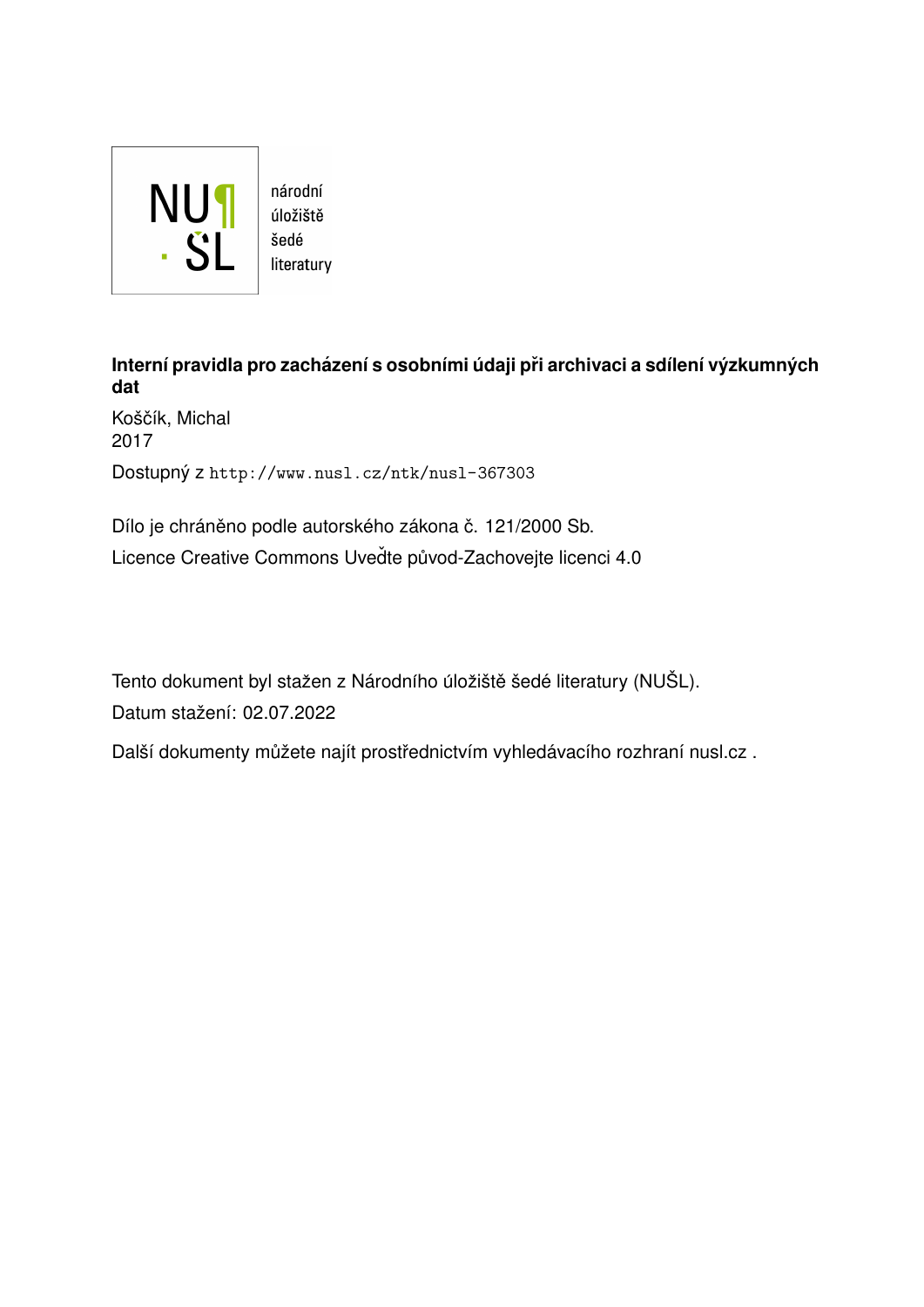

### **INSTITUTIONAL RULES AND POLICIES FOR SHARING AND STORING RESEARCH DATA**

### **MICHAL KOŠČÍK 19. 10. 2017**

This presentation is licensed under the Creative Commons: [CC-BY-SA-4.0](https://creativecommons.org/licenses/by-sa/4.0/), via <http://www.nusl.cz/ntk/nusl-367303>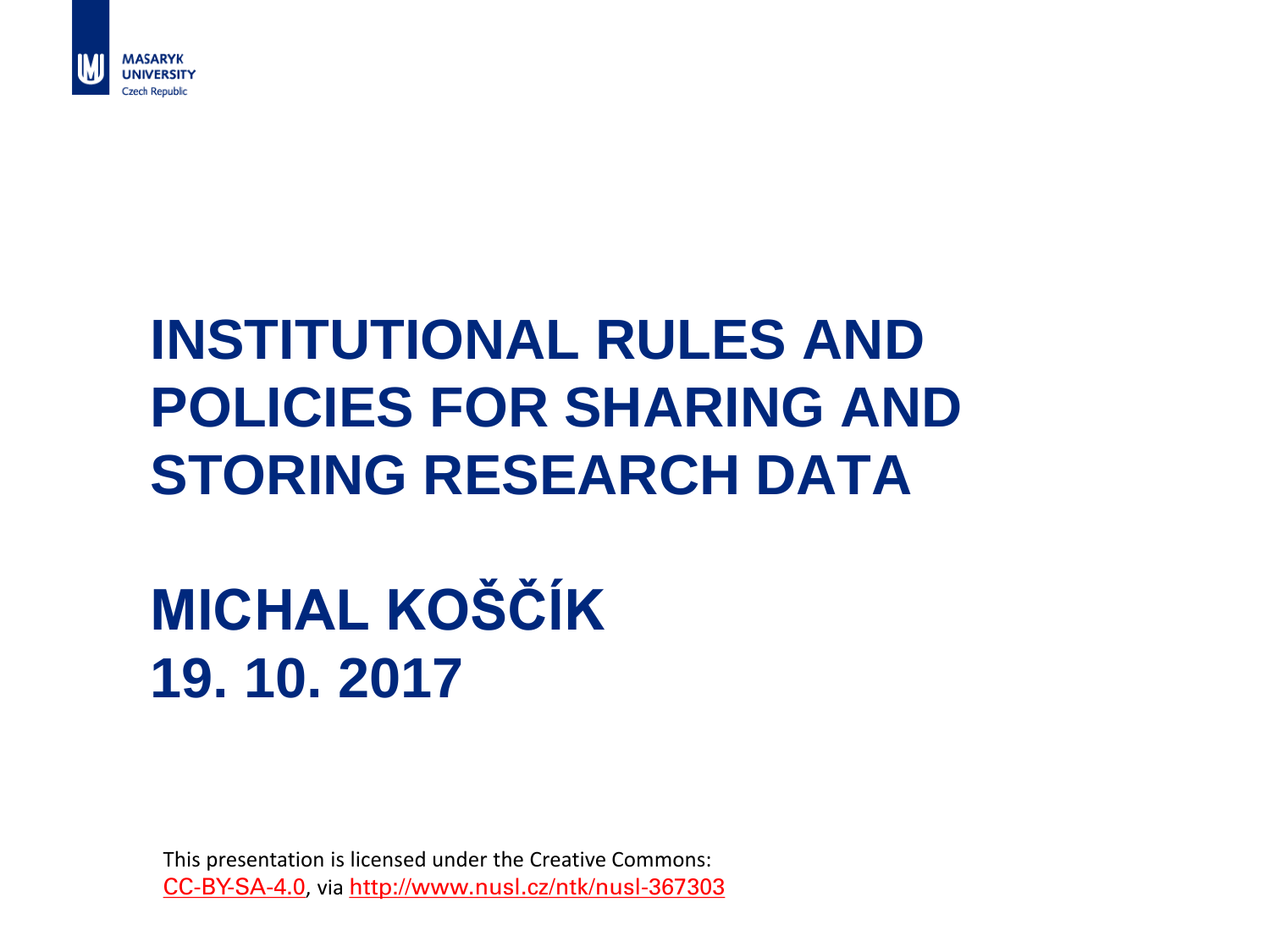

#### **General Data Protection Regulation**



[CC0 Creative](https://pixabay.com/cs/service/terms/#usage) Commons Volné pro komerční užití Není nutné uvádět zdroj 2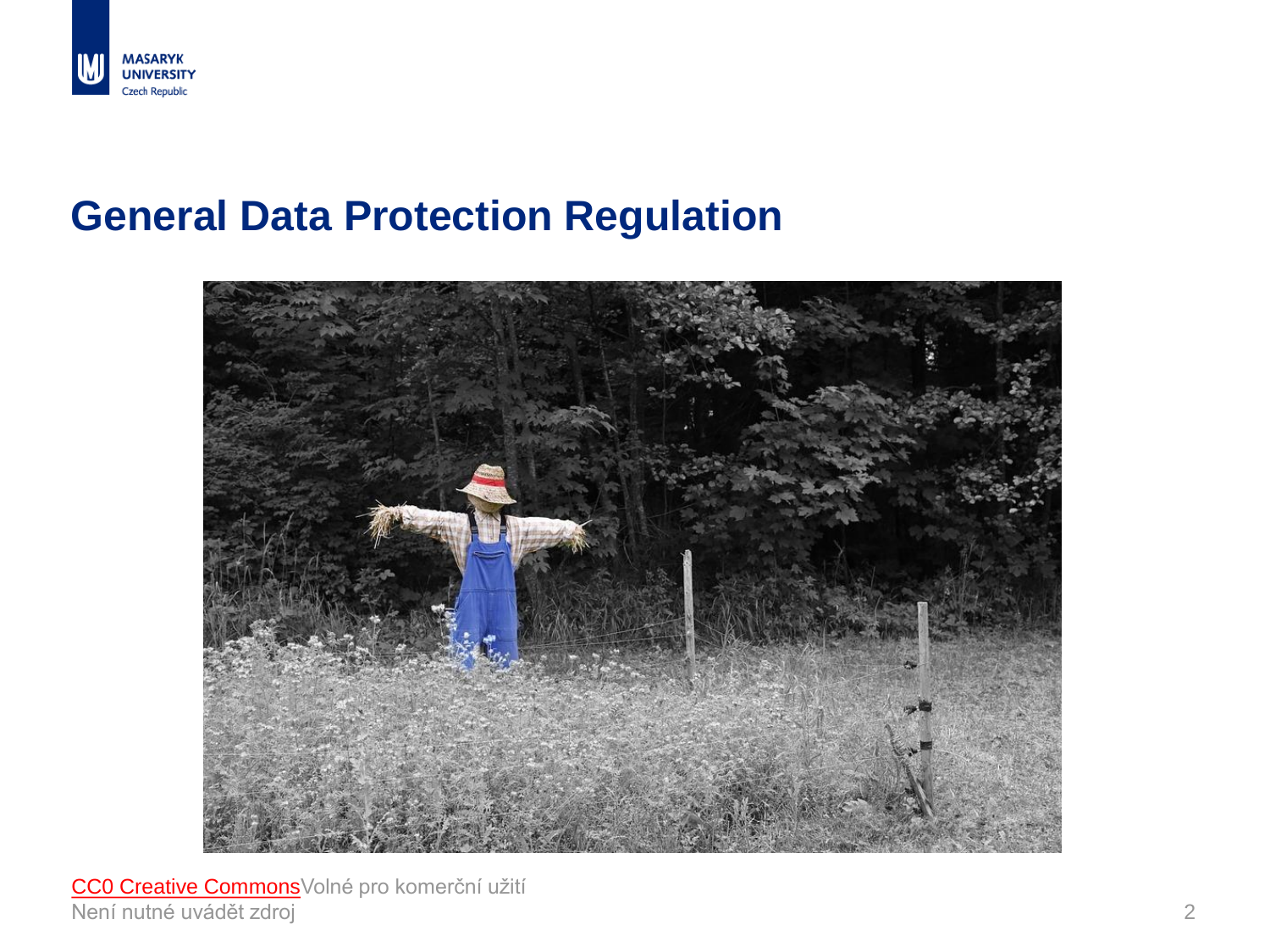

## **OUTLINE**

Přinášíme nové myšlenky, inspirujeme lidi kolem nás 3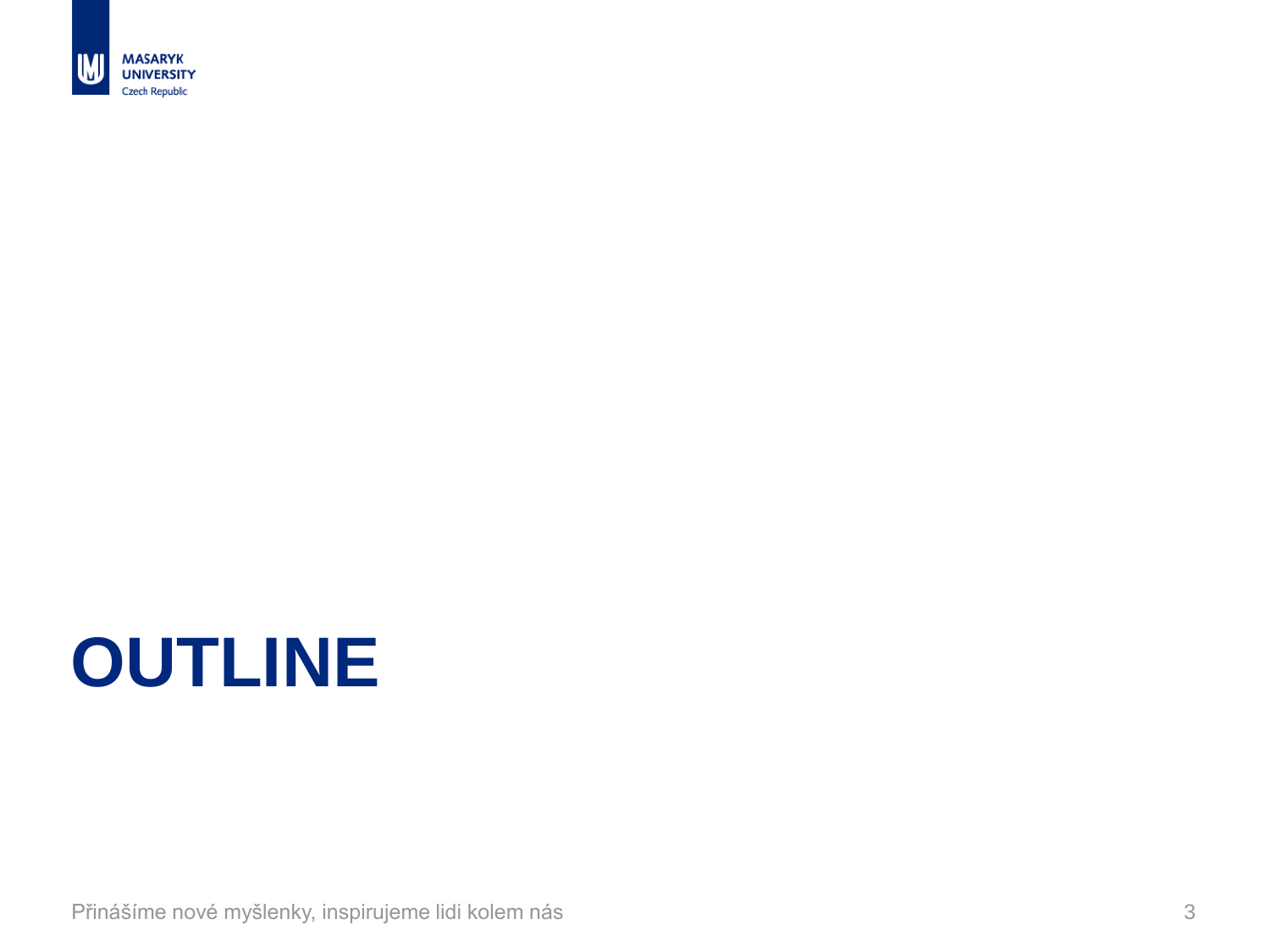

#### **Step 1 - Monitoring**

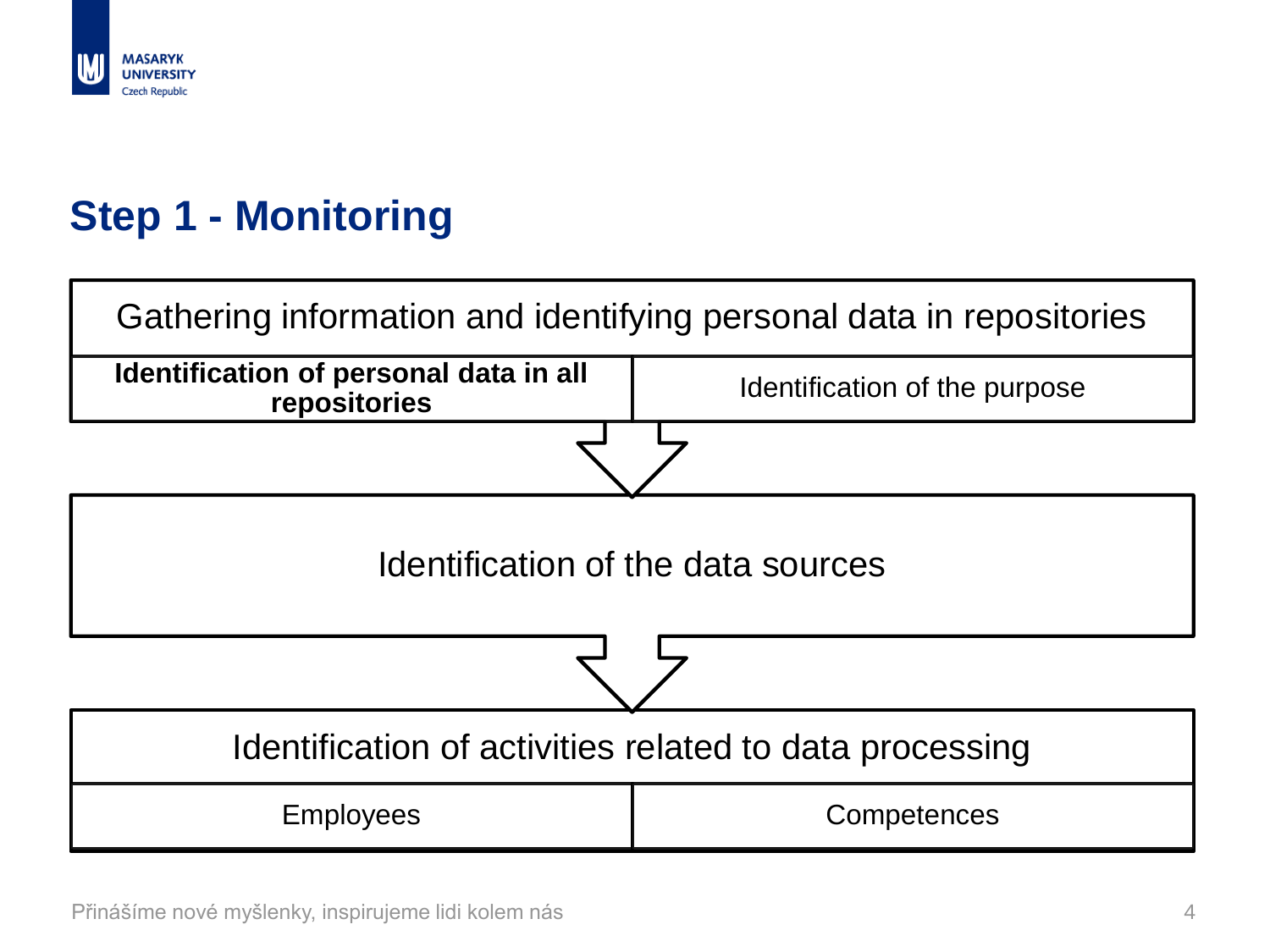

#### **Step 2 Adopting policies and internal rules**

- **General data protection policy**
- **Privacy (transparency)policy**
- … ?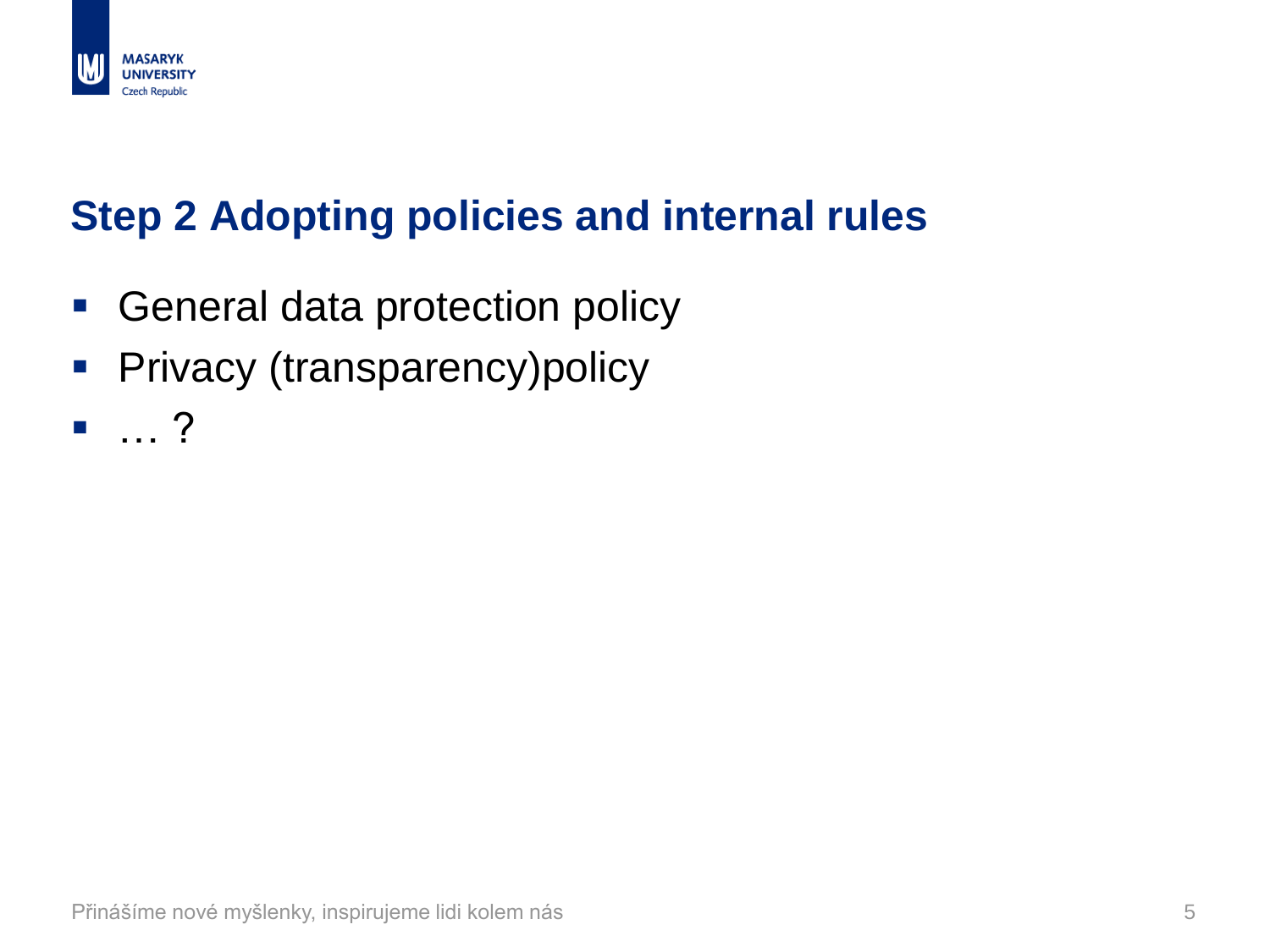

# **STEP 1 - MONITORING**

Přinášíme nové myšlenky, inspirujeme lidi kolem nás 6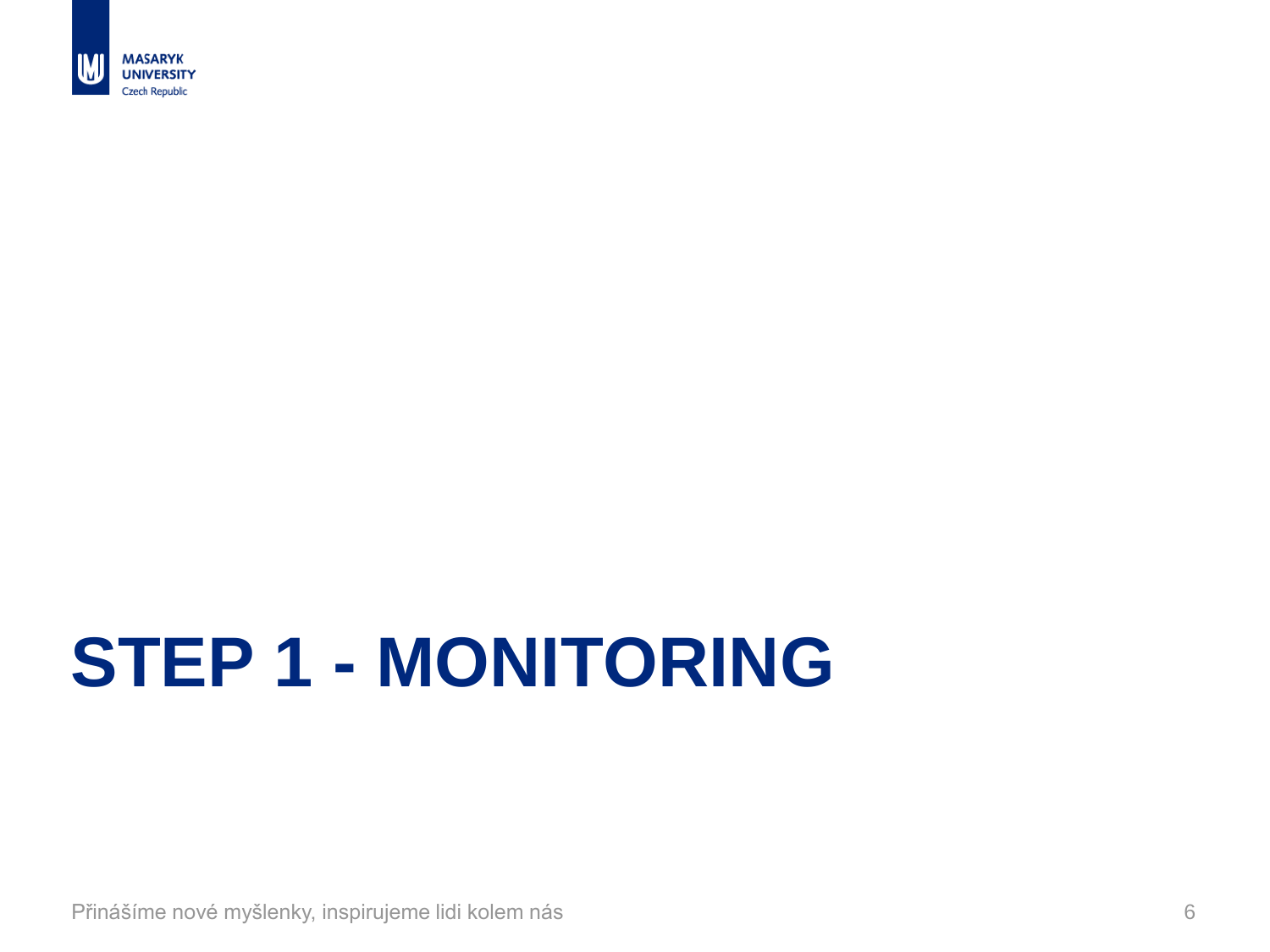

# **IDENTIFICATION OF PERSONAL DATA IN ALL REPOSITORIES**

Přinášíme nové myšlenky, inspirujeme lidi kolem nás 7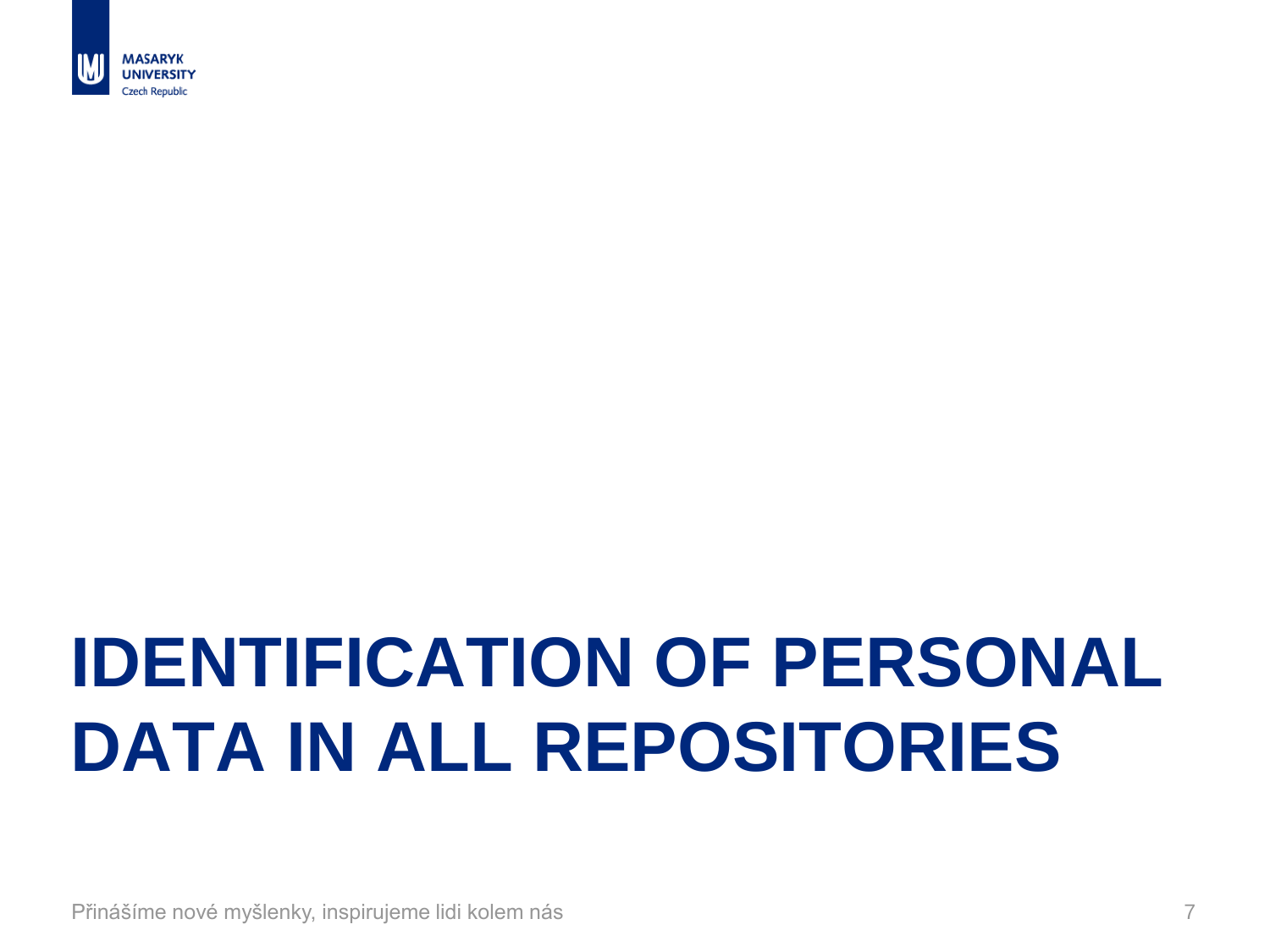

#### **Identification of personal data**

- definition of "personal data" is very extensive and covers any information that can be directly or indirectly related to an individual
- data do not have to be structured, in order to be qualified as personal data
- **-** Any information in any media format including photographs, audio and visual records may meet the definition of personal data
- even pseudonymized information is to be considered a personal information.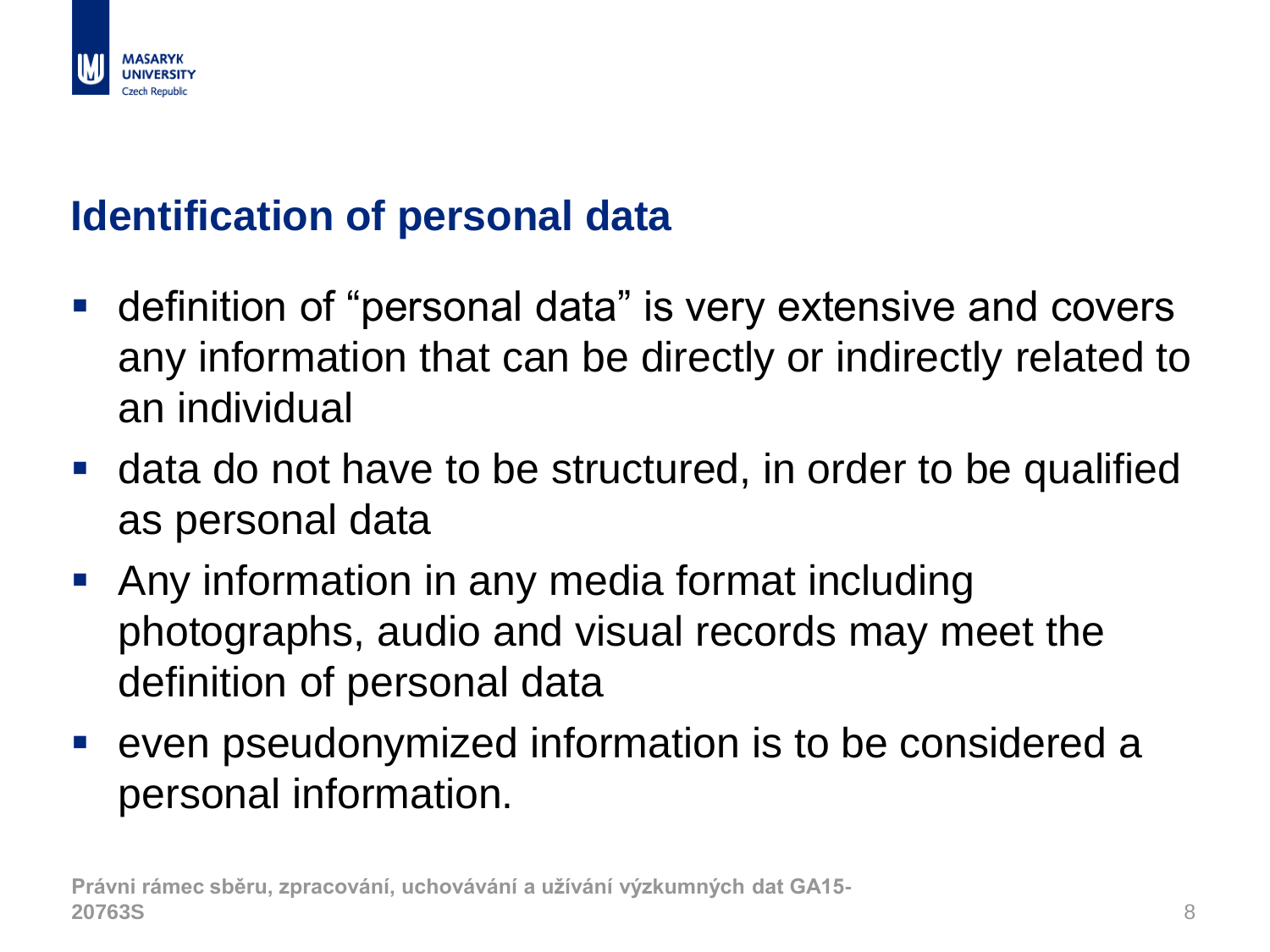

#### **Identification of the purpose of processing**

- Defined purpose for each set of data is necessary to determine whether the institution does require a consent of a data subject or not.
- The general regulatory principles of purpose limitation, data minimisation or storage limitation are directly related to the purpose of data processing.
- Personal data shall be adequate, relevant and limited to what is necessary in relation to the purposes for which they are processed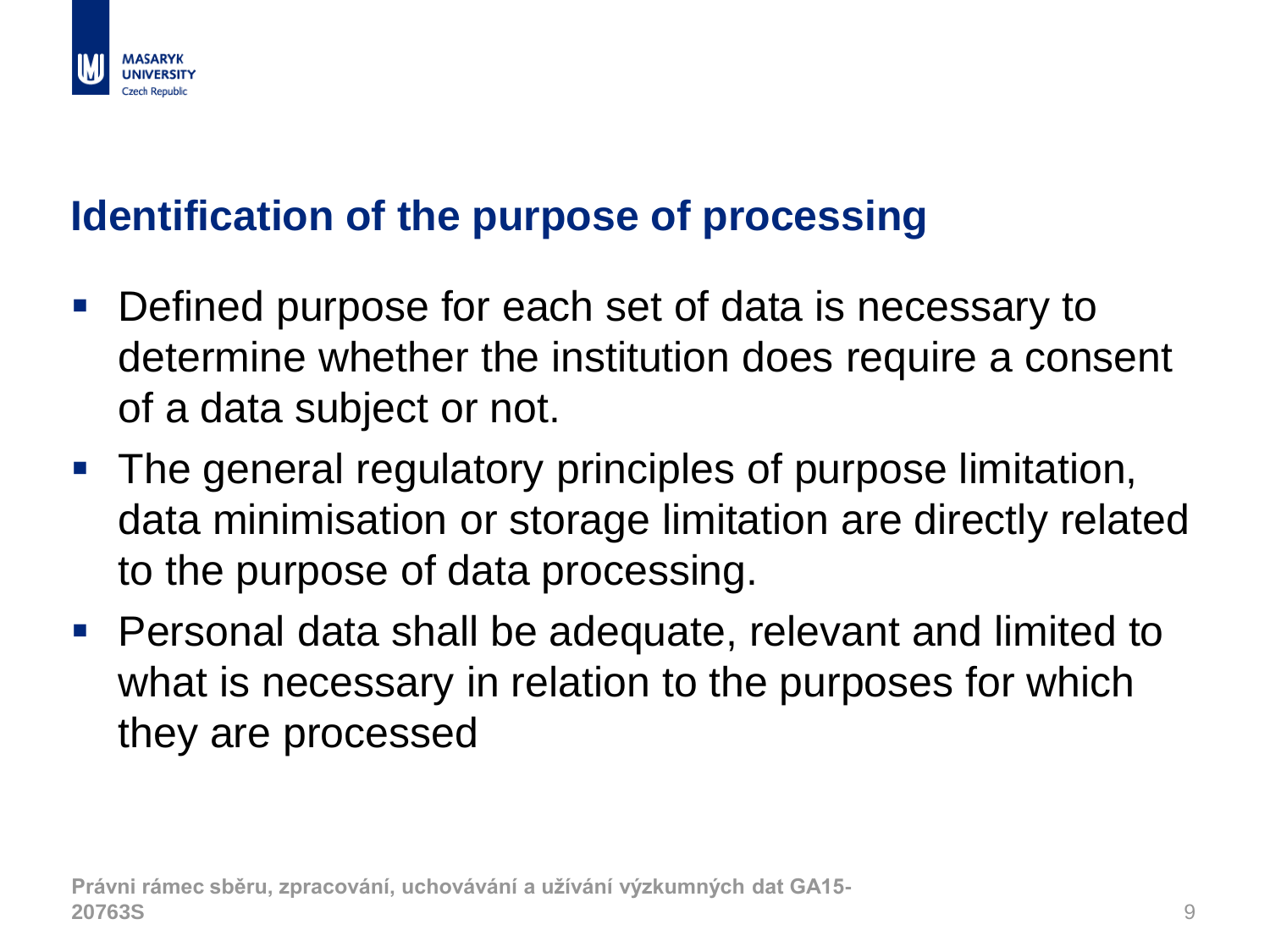### **Identification of the purpose of processing**

- **The purpose of data processing is also crucial in:** 
	- dealing with the requests for erasure of data or
	- right to restriction of processing.
	- that the purpose needs to be determined at the time of the collection of the personal data
	- changing purpose of the data processing after the data have been collected is limited by GDPR and restricted to several exactly defined cases.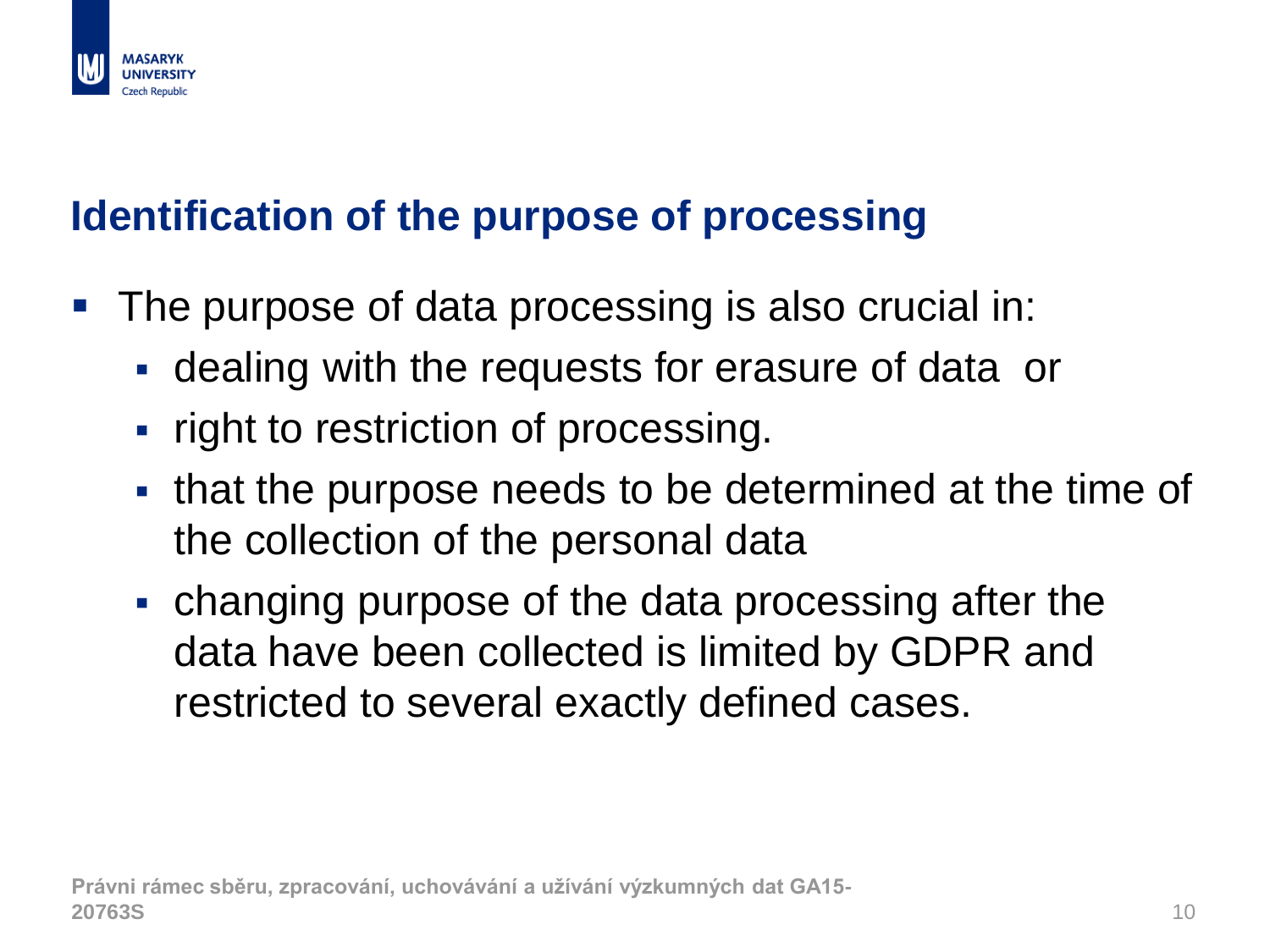

#### **Identification of Activities**

- **Processing of personal data is a daily activity in every** public institution or business
- governance of personal data has to be based on the purpose the processed data serve
	- **E** i.e. their value to the organization
- After the personal data have been identified, it is necessary to be attribute each set of records to a certain purpose (or purposes) for which they have been collected and processed.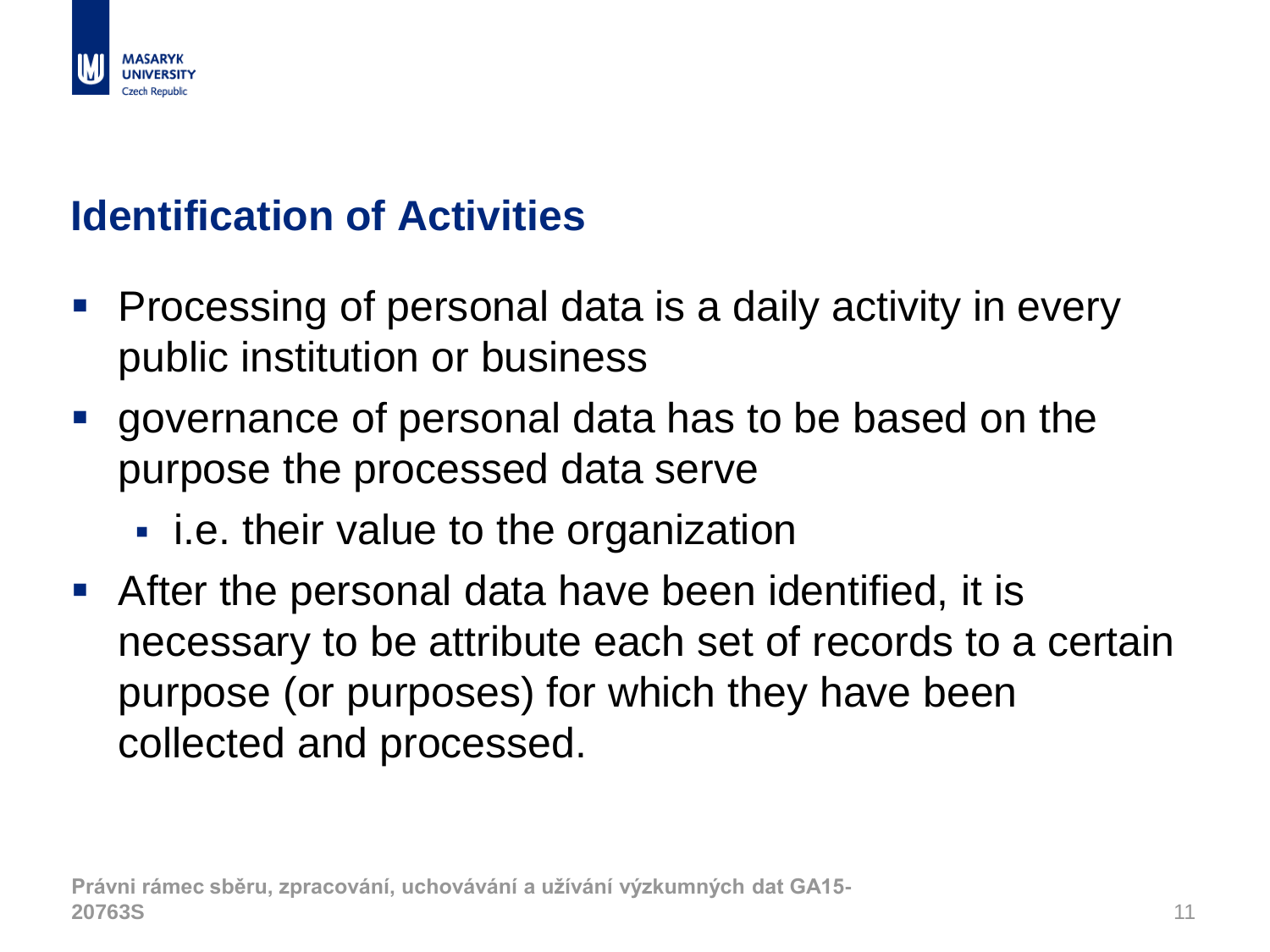

#### **Identification of the data sources**

- **Anonymous or pseudonymous?** 
	- If Is anonymity absolute or relative?
	- Case C-582/14: Patrick Breyer v Bundesrepublik Deutschland where CJEU ruled that the possibility to combine the data with this additional data must constitute a means likely reasonably to be used to identify the individual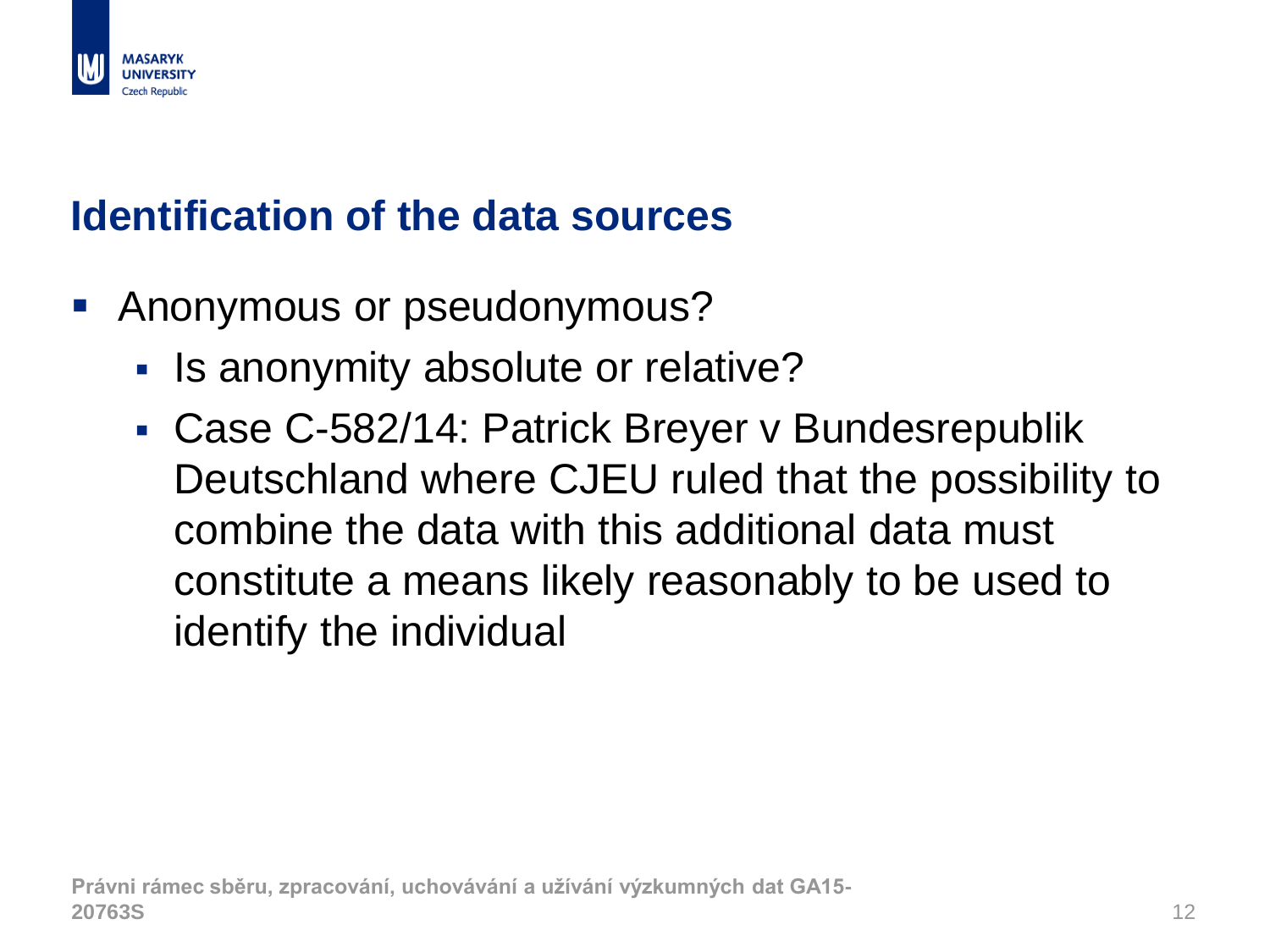

#### **Adopting policies and internal rules**

- General data protection policy addressing privacy by design and default
- **Privacy (transparency)policy**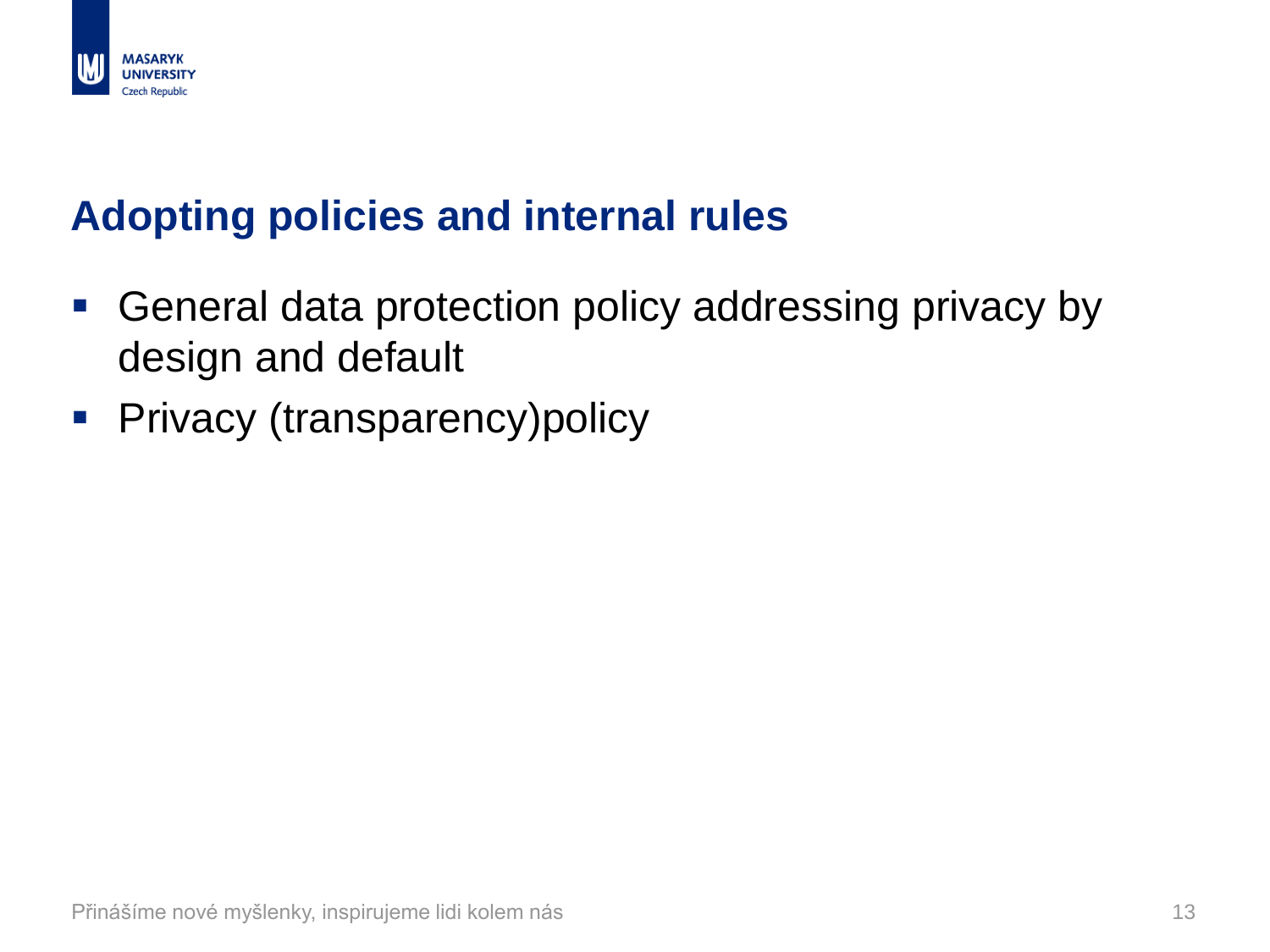

#### **Data protection by design and default**

- **I** Identify major risks
- **Keep records**
- **If Identify organizational units that are required to take** measures to protect these rights.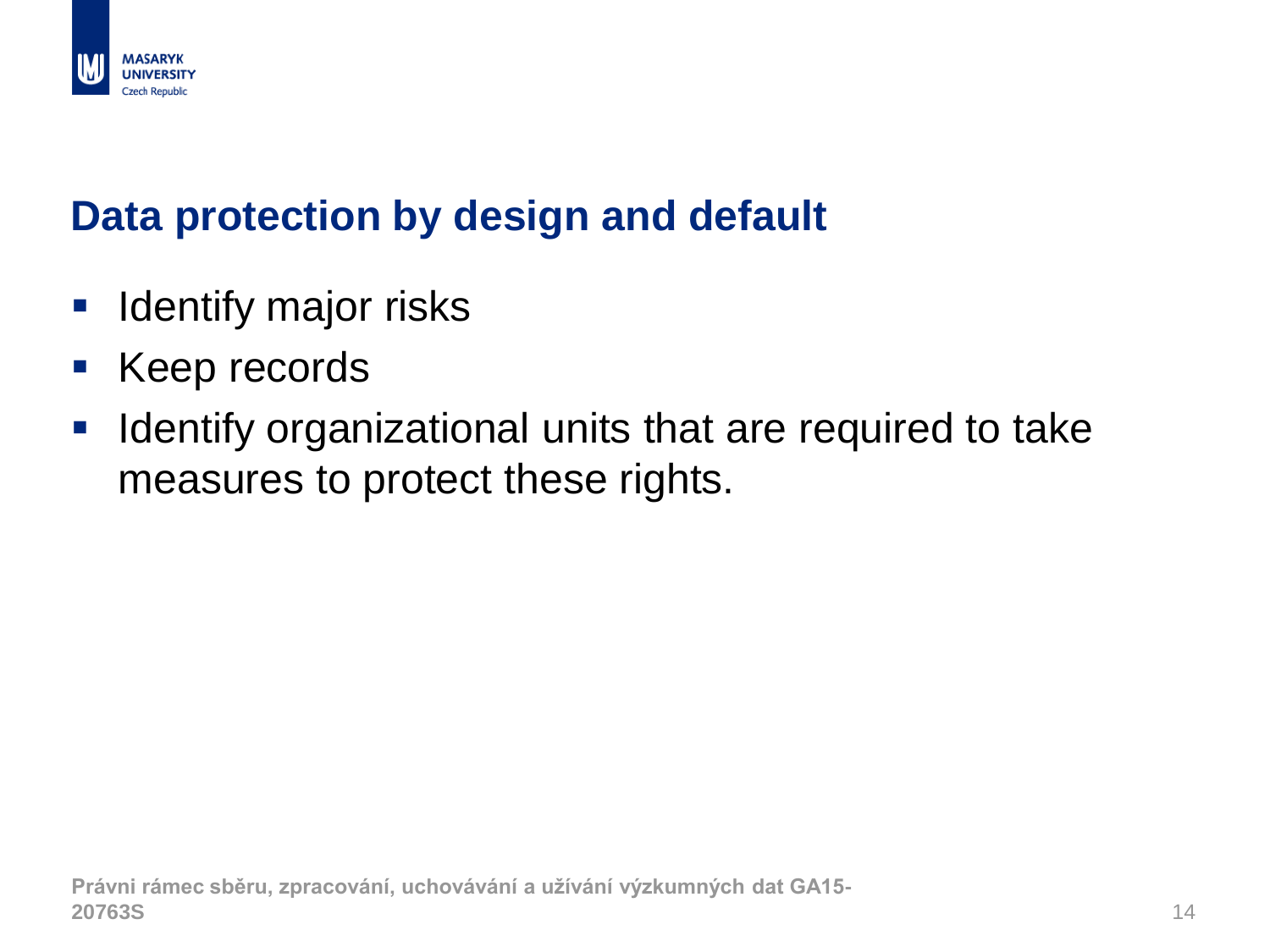

#### **Records**

- $\blacksquare$  the name and contact details of the controller
- categories of data subjects and of the categories of personal data;
- $\blacksquare$  the categories of recipients to whom the personal data have been or will be disclosed;
- **transfers of personal data to a third country or an** international organisation, the envisaged time limits for erasure of the different categories of data;
- description of the technical and organisational security measures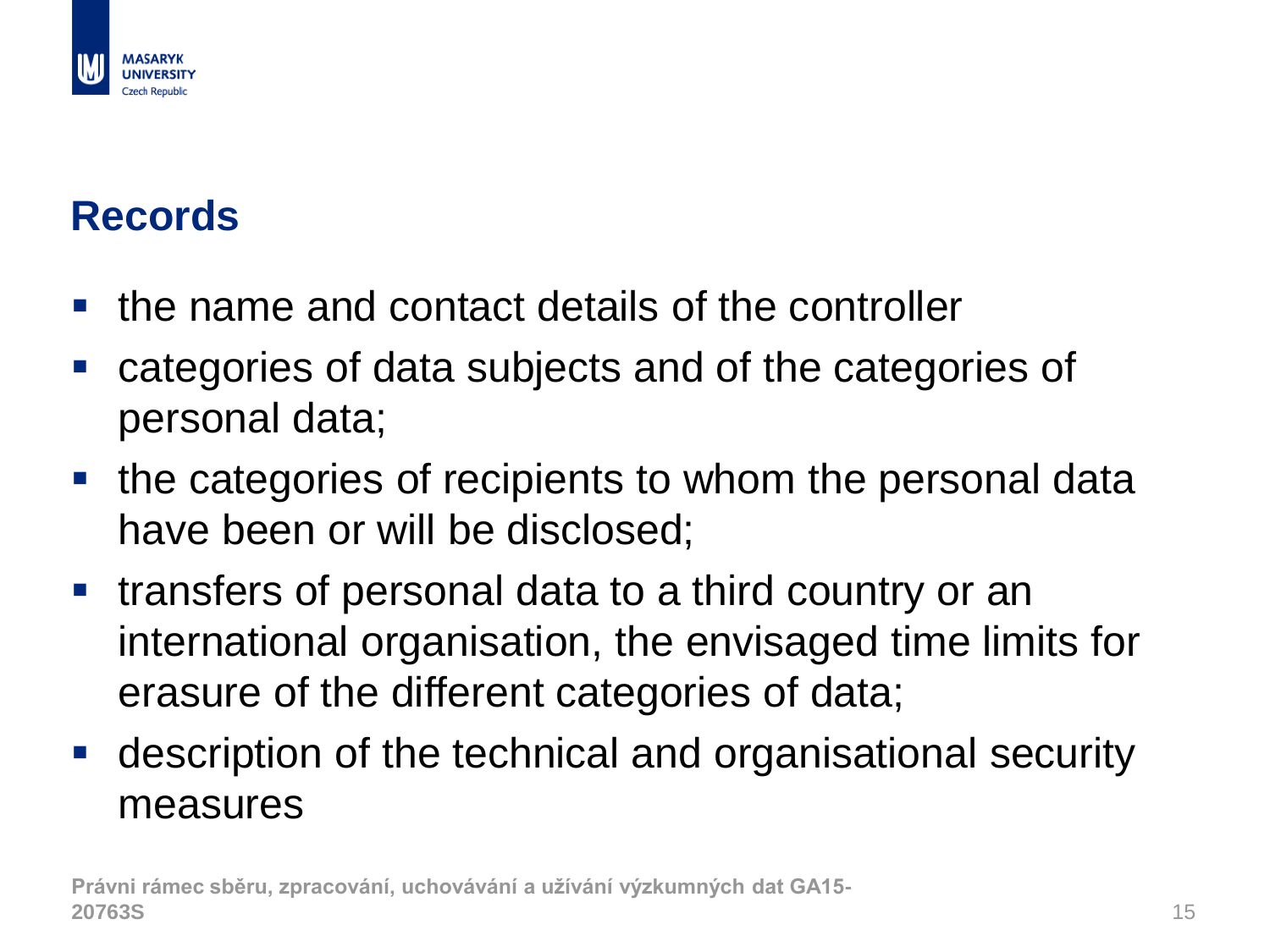

#### **Privacy (transparency)policy**

- the contact details of the controller and controller's representative;
- **the contact details of the data protection officer**
- the purposes of the processing;
- the legitimate interests pursued by the controller or by a third party;
- **the period for which the personal data will be stored, or** criteria used to determine that period;
- the existence of the right to request from the controller access
- **F** information regarding the existence of the right to inášíme nové myšlenky, inspirujeme lidi kolem nás 16. století a 16. století 16. století 16. století 16. stolet<br>16. století 1740 CONSENT